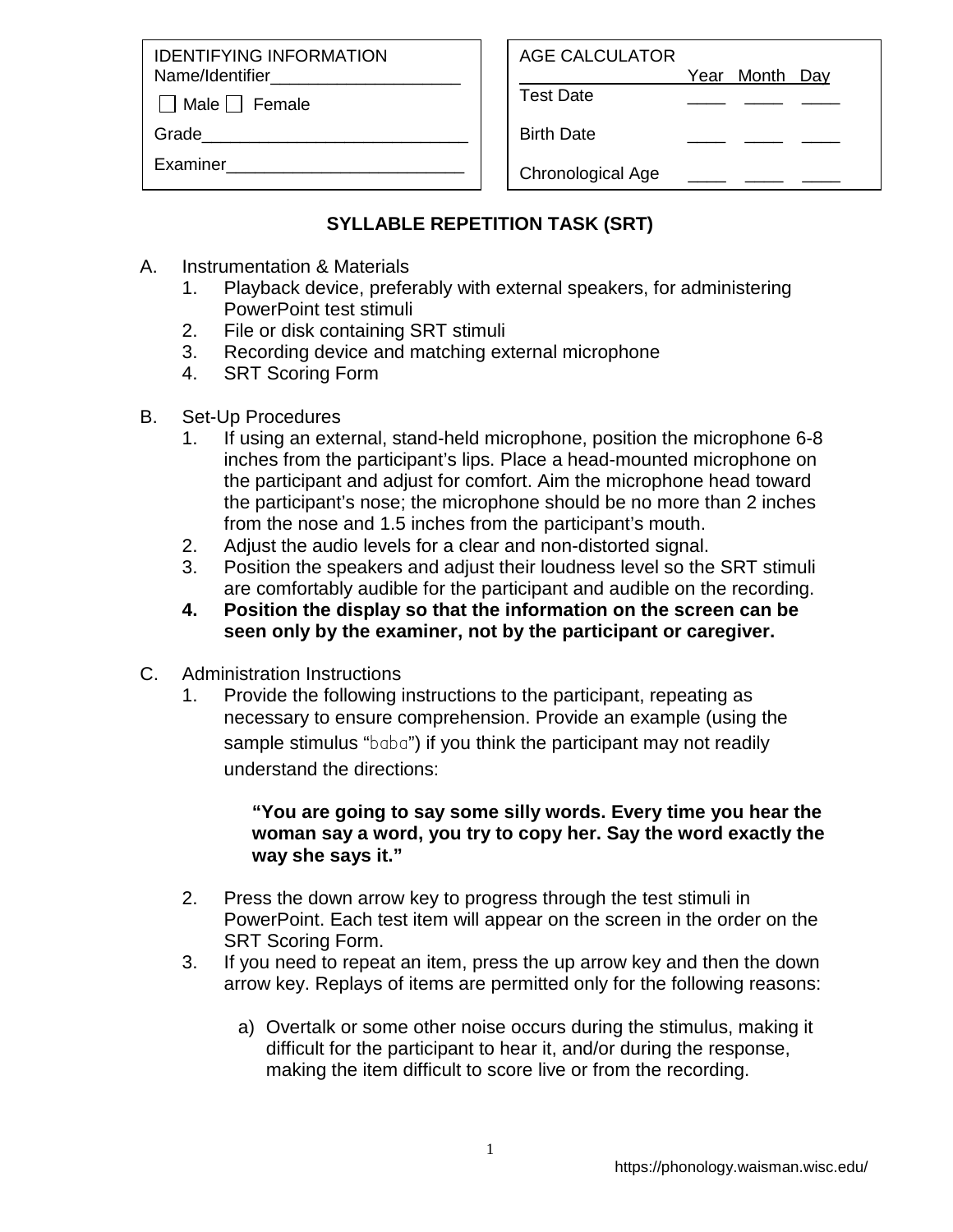- b) The participant is inattentive during the presentation of the stimulus, requests a repeat of the stimulus, or doesn't repeat the stimulus. **In each of these 3 cases, allow one repeat, but say something like, "I'll do that now, but I can't repeat any more items, so just do the best you can."**
- D. Scoring Rules and Instructions
	- 1. The SRT can be scored using the following Scoring Form or transcribed and entered into PEPPER. PEPPER will automatically score the responses based on the entered transcript.
	- 2. Responses for each target vowel  $/a$  are ignored.
	- 3. Responses for each of the 50 target consonants are scored as correct or incorrect. Score a response as correct if it has the same manner feature as the target consonant (stop or nasal) and the correct place feature (bilabial or alveolar). Score a response as incorrect if the target consonant is deleted or replaced by another consonant.
		- a) Distorted consonants (e.g., devoiced stops, frictionalized stops, lengthened stops, or nasalized stops) are scored as correct.
		- b) Cognate substitutions (i.e., p/b, t/d) are scored as correct (due to the limitations in the transcription reliability of voicing).
		- c) Responses that contain added sounds and/or syllables are indicated on the scoring form with a check mark in the last column. These additions do not affect scoring. If four or more responses (i.e., approximately 20% of the 18 items) include additions, the SRT score may be invalid.
	- 4. Only one response is allowed for each item, other than in situations that permit a replay (see Administration Instructions, #3). All consonants in a non-response are scored as incorrect.

*Completing the SRT Scoring Form*

- 1. Use the SRT Scoring Form to score a participant's responses either during administration of the task or later from the audio recording.
- 2. "Response" column: Circle each consonant that is incorrect.
- 3. "Transcription" column: Enter "NR" if there is no response to the stimulus. Enter a transcription of the entire response if any of the target consonants are incorrect, or if there are added sounds or syllables.
- 4. "No. of Consonants Correct" column: Enter a digit indicating the number of correctly repeated consonants. Then, compute and enter the syllable-level (i.e., SRT-2, SRT-3, and SRT-4) scores and the total SRT score using the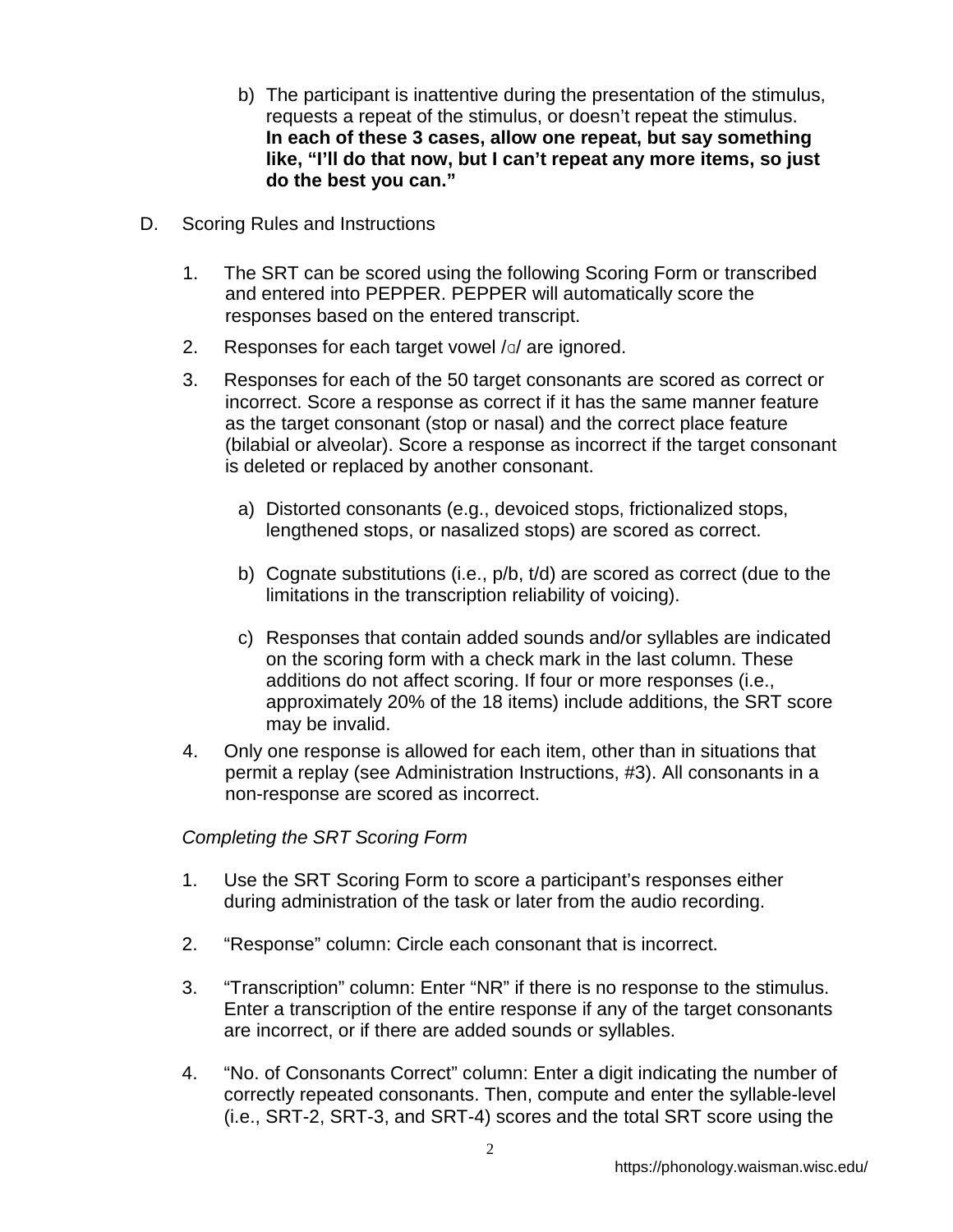formulas for each.

5. "No. of Additions" column: Enter a check mark for added sounds.